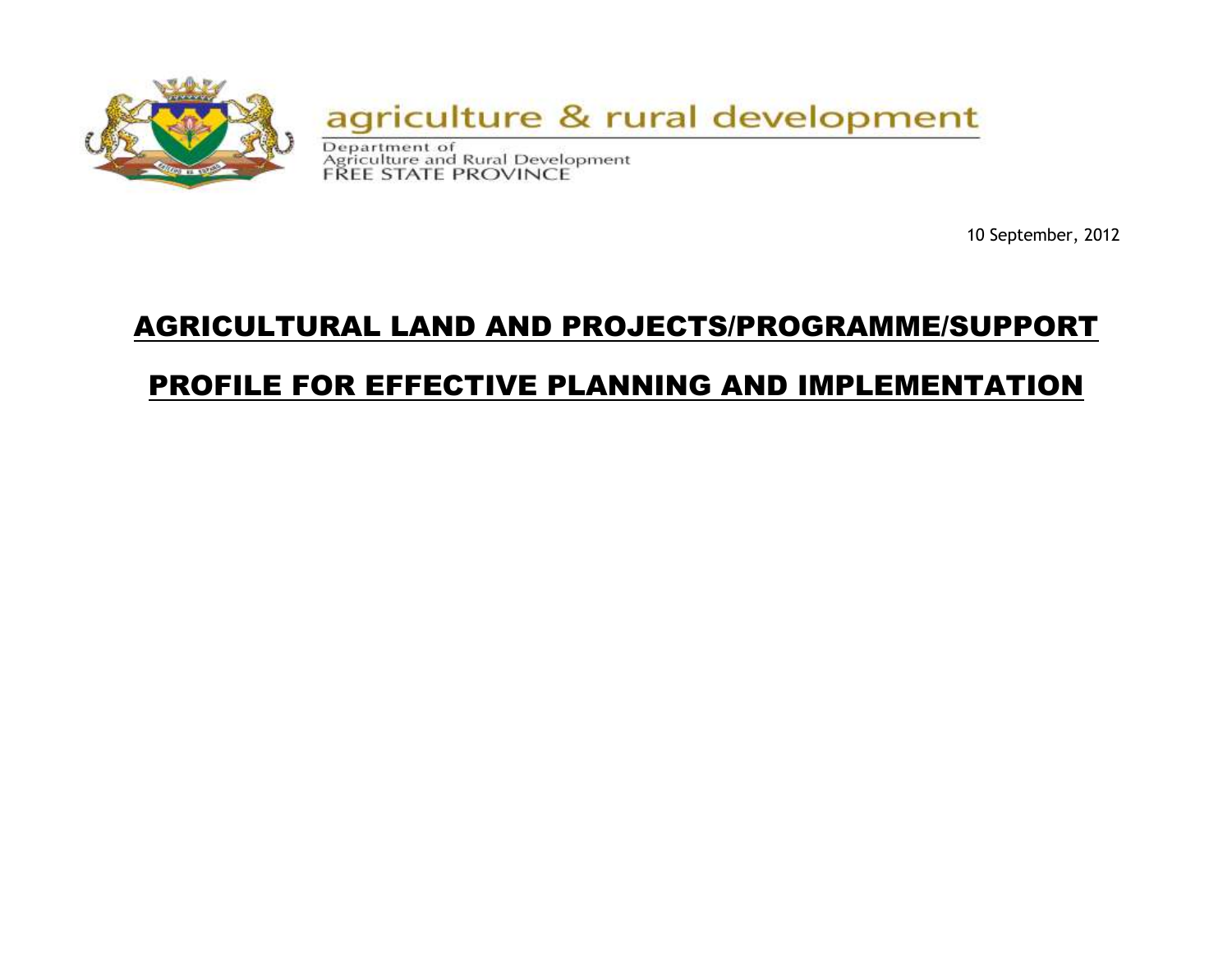#### **XHARIEP DISTRICT MUNICIPALITY**

The Xhariep District Municipality is located in the south west of the Free State Province. Xhariep District Municipality covers an area of 3 424 966 ha and its population is estimated at about 135,791. It is comprised of three local municipalities in its jurisdiction, namely:

- Letsemeng Local Municipality
- Kopanong Local Municipality
- Mohokare Local Municipality

#### **6.1.1 Situational Analysis**

The Xhariep district is an arid region with Karoo characteristics. The main economic sector is agriculture, consisting of mainly stock farming. Localised irrigation from the Orange, Caledon and Riet Rivers provide much-needed livelihoods in certain areas.

## **6.1.2 Development Challenges in Xhariep**

Xhariep District is faced with socio-economic challenges such as unemployment, poverty, housing and health related problems. According to the Free State Growth and Development Strategy of 2004, the unemployment rate in Xhariep was 38.3% and people living in poverty were 57.1%. The district has a high grant dependency rate which was 5% of the operating revenue. There is a reported migration by the young economically active people out of Xhariep into other parts of the Free State and the rest of South Africa in search of jobs and better opportunities.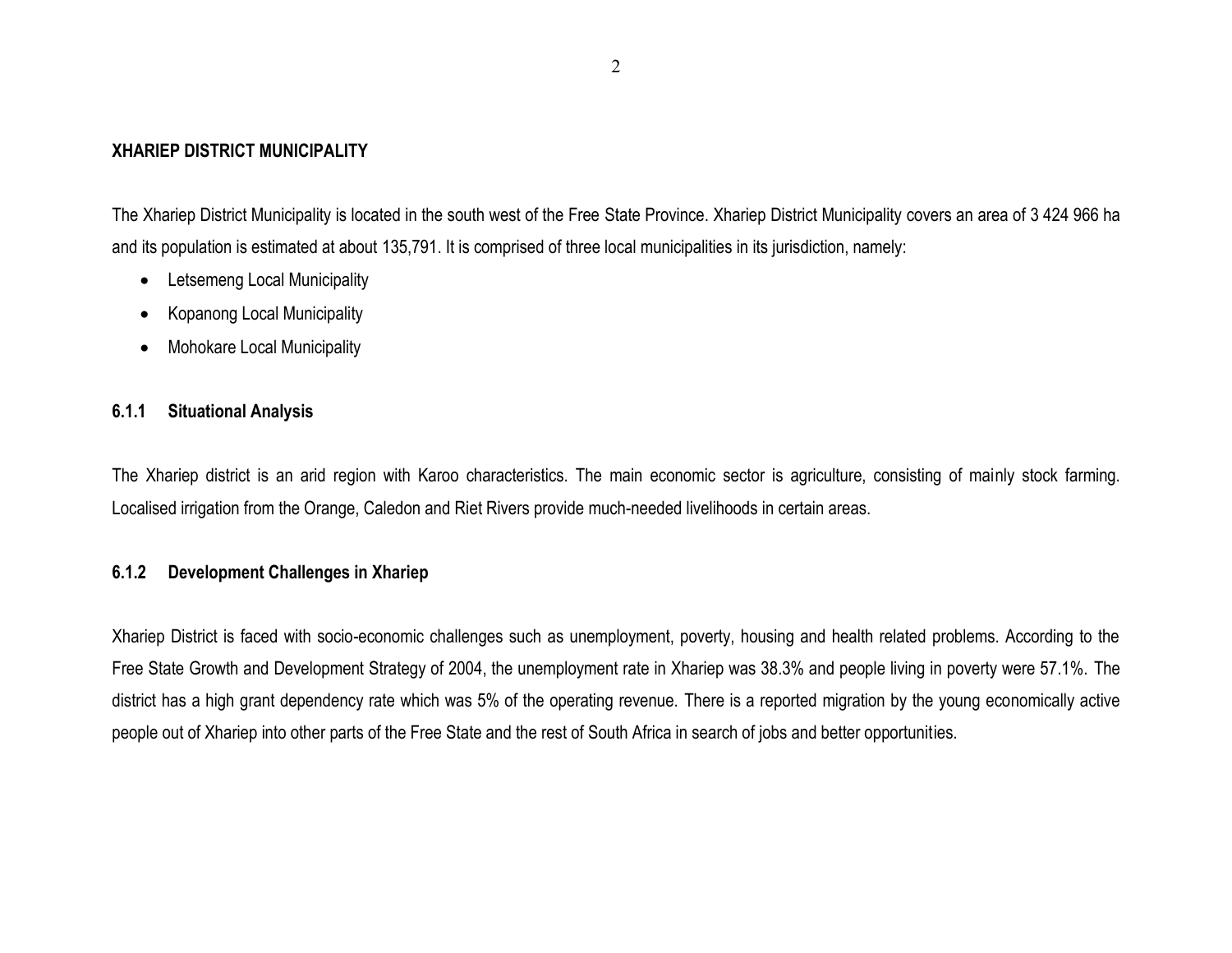The challenge is to develop and improve the smallholder and black commercial farmers. The potential exists for the black farmers to make effective use of the Gariep and Vanderkloof Dams, the Caledon and Orange Rivers. The two dams and rivers also have a potential for irrigation, although this is limited by the suitability of soil in the area. 0.32% of land in Xhariep has been restituted but not much of it is being productively used. There is however several fringe benefits that are obtained through the sustainability of Kalkfontein Dam as well as the increased water supply. These benefits are:

- The supply of industrial water will ensure that sustainable mining activities can take place at Jagersfontein. This will in turn provide economic benefits to the local community.
- The sustainable water supply to the agricultural sector is a major benefit that will boost employment.
- The sustainable water supply will allow the Orange-Riet and Kalkfontein Water Users Associations to establish emerging farmers on 1600 ha of irrigated land. The improved agricultural situation will provide 1000 people with jobs. At least 50 new farmers can be established.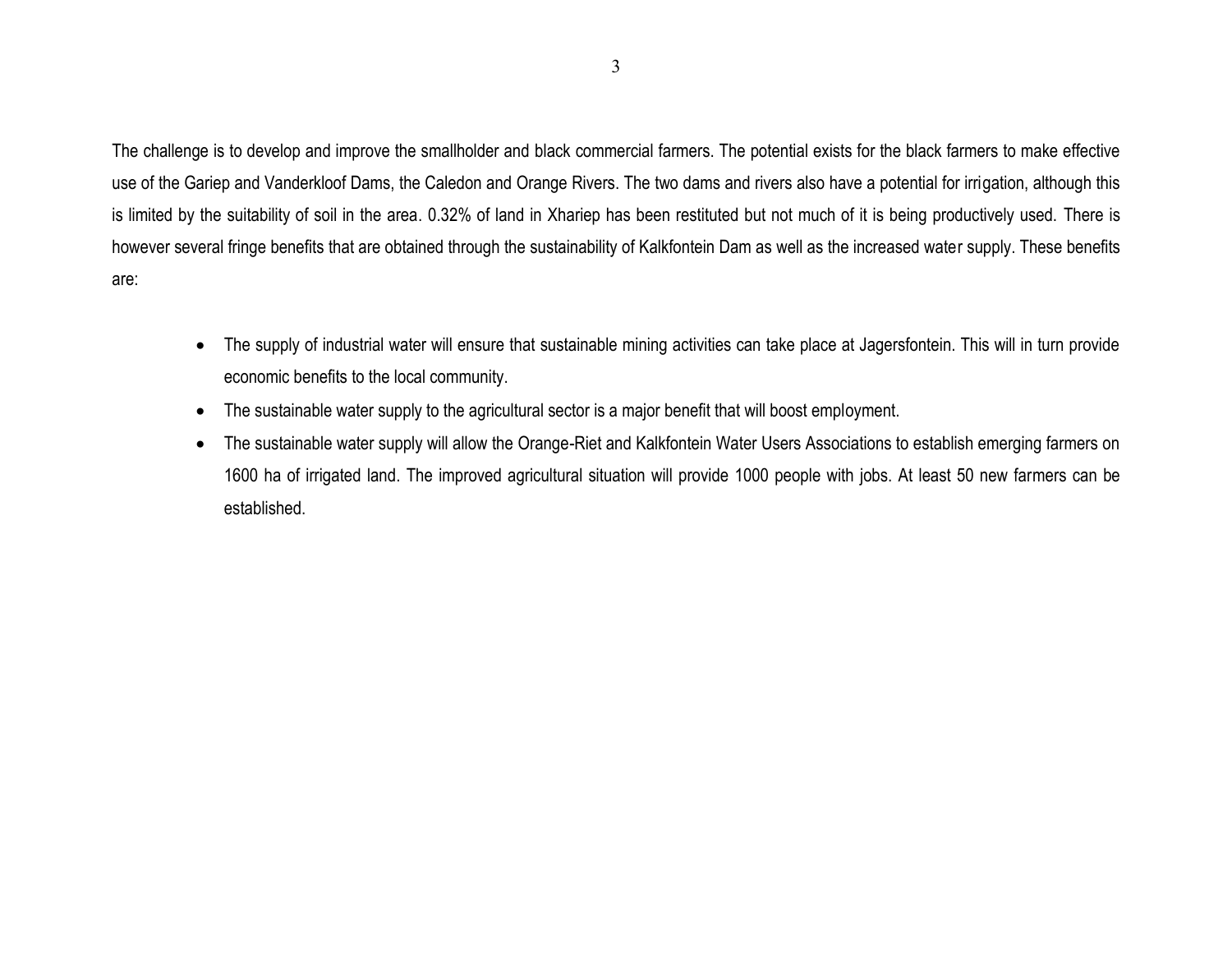

A schematically overview of the project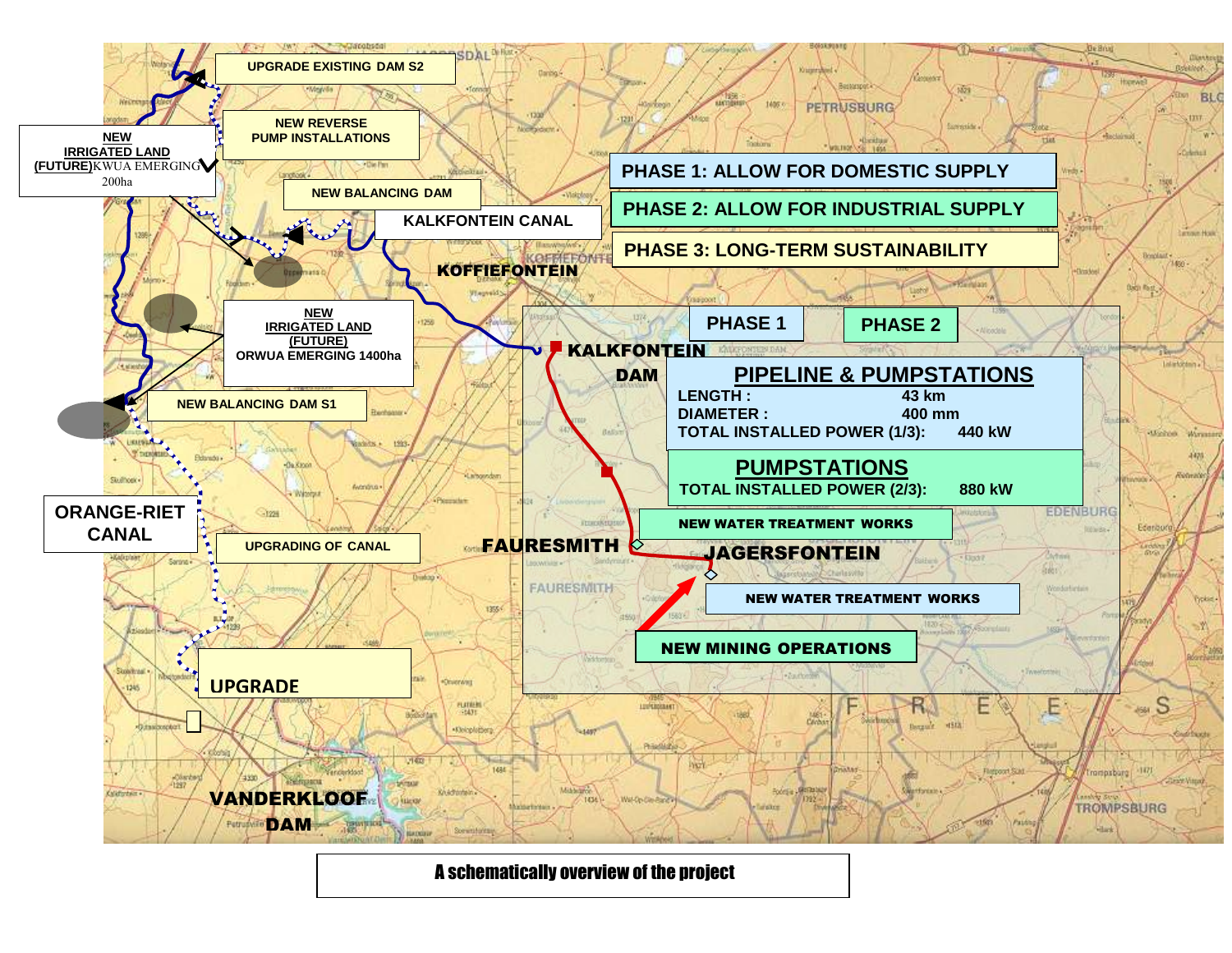**Table 5: Projects analysis and land inventory summary report.**

| <b>Description</b>                   | <b>XHARIEP</b>  |
|--------------------------------------|-----------------|
| <b>Number of projects</b>            | 101             |
| <b>Number of projects: Inventory</b> | 131             |
| <b>Commodities</b>                   |                 |
| <b>Grains</b>                        | 14              |
| <b>Beans</b>                         | 0               |
| <b>Sunflower</b>                     | 0               |
| Lucerne                              |                 |
| <b>Grasses</b>                       | $\overline{2}$  |
| Vegetables                           | $\overline{16}$ |
| <b>Perennial Fruit Trees</b>         | 0               |
| <b>Annual Fruit Ctop</b>             | 0               |
| <b>Beef Cattle</b>                   | 48              |
| Dairy Cattle / Dairy                 | $\overline{2}$  |
| <b>Small Livestock</b>               | $\overline{37}$ |
| <b>Pigs</b>                          | 15              |
| <b>Poultry</b>                       | 18              |
| <b>Ornamental</b>                    | 0               |
| Agroprocessing                       | 0               |
| <b>Other</b>                         | 10              |
|                                      |                 |
| <b>Status of projects:</b>           |                 |
| No. of successful projects           | 83              |
| No. of failed projects               | 15              |
| <b>Other</b>                         | 3               |
|                                      |                 |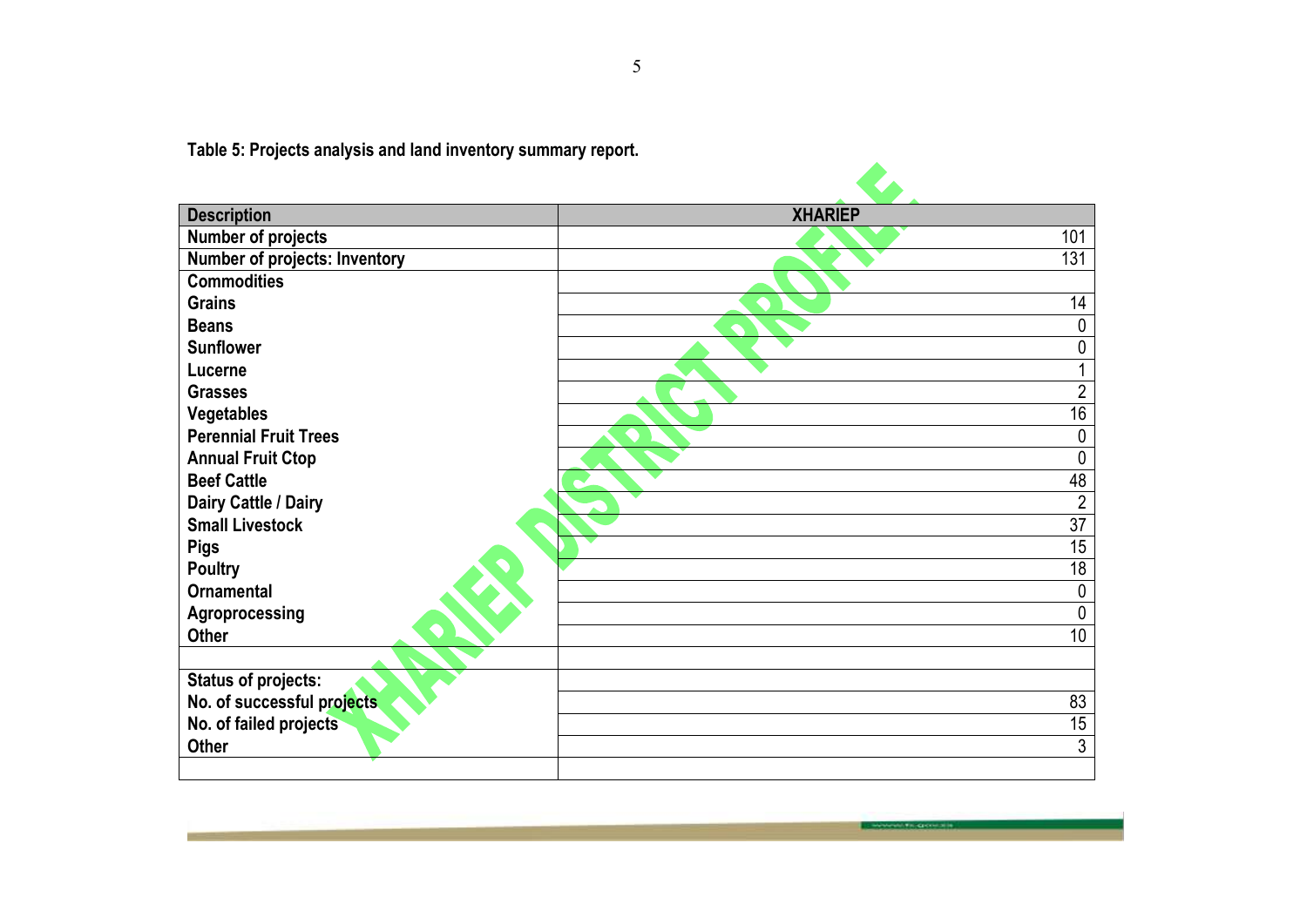| <b>Total budget spend/allocated</b> | R 118,801,999                                                                                                                                                                                                                                                                                                                                                            |  |
|-------------------------------------|--------------------------------------------------------------------------------------------------------------------------------------------------------------------------------------------------------------------------------------------------------------------------------------------------------------------------------------------------------------------------|--|
| <b>Total project hectares</b>       | 74202.61                                                                                                                                                                                                                                                                                                                                                                 |  |
| Ha's that can be irrigated          | 982.91                                                                                                                                                                                                                                                                                                                                                                   |  |
| Land tenure:                        |                                                                                                                                                                                                                                                                                                                                                                          |  |
| <b>Private</b><br><b>LRAD</b>       | 37                                                                                                                                                                                                                                                                                                                                                                       |  |
| <b>PLAS</b>                         | $\overline{32}$<br>19                                                                                                                                                                                                                                                                                                                                                    |  |
| <b>Restitution</b>                  | 9                                                                                                                                                                                                                                                                                                                                                                        |  |
| <b>FALA</b><br>Commonage/Communal   | $\overline{3}$<br>$\overline{24}$                                                                                                                                                                                                                                                                                                                                        |  |
| Leased                              | 3                                                                                                                                                                                                                                                                                                                                                                        |  |
| <b>School</b><br><b>Other</b>       | $\overline{2}$<br>$\overline{2}$                                                                                                                                                                                                                                                                                                                                         |  |
| <b>State land</b>                   | 0                                                                                                                                                                                                                                                                                                                                                                        |  |
|                                     |                                                                                                                                                                                                                                                                                                                                                                          |  |
| <b>General reasons for failure</b>  | Some of the major causes of failure in projects are linked to group dynamics,<br>lack of commitment, lack of record keeping, lack of financial management<br>and too many beneficiaries while issues such as natural disasters,<br>beneficiaries who passed away and projects not being funded fully also<br>contributed.                                                |  |
| <b>General reasons for success</b>  | Reasons provided for success mainly is about the ability of the project to<br>generate income, sustain the family, create jobs and ability to repay loans.<br>Major contributing factors to this has been given as commitment and<br>experience of beneficiaries while support from commercial farmers and/or<br>mentors has played a positive role in certain projects. |  |

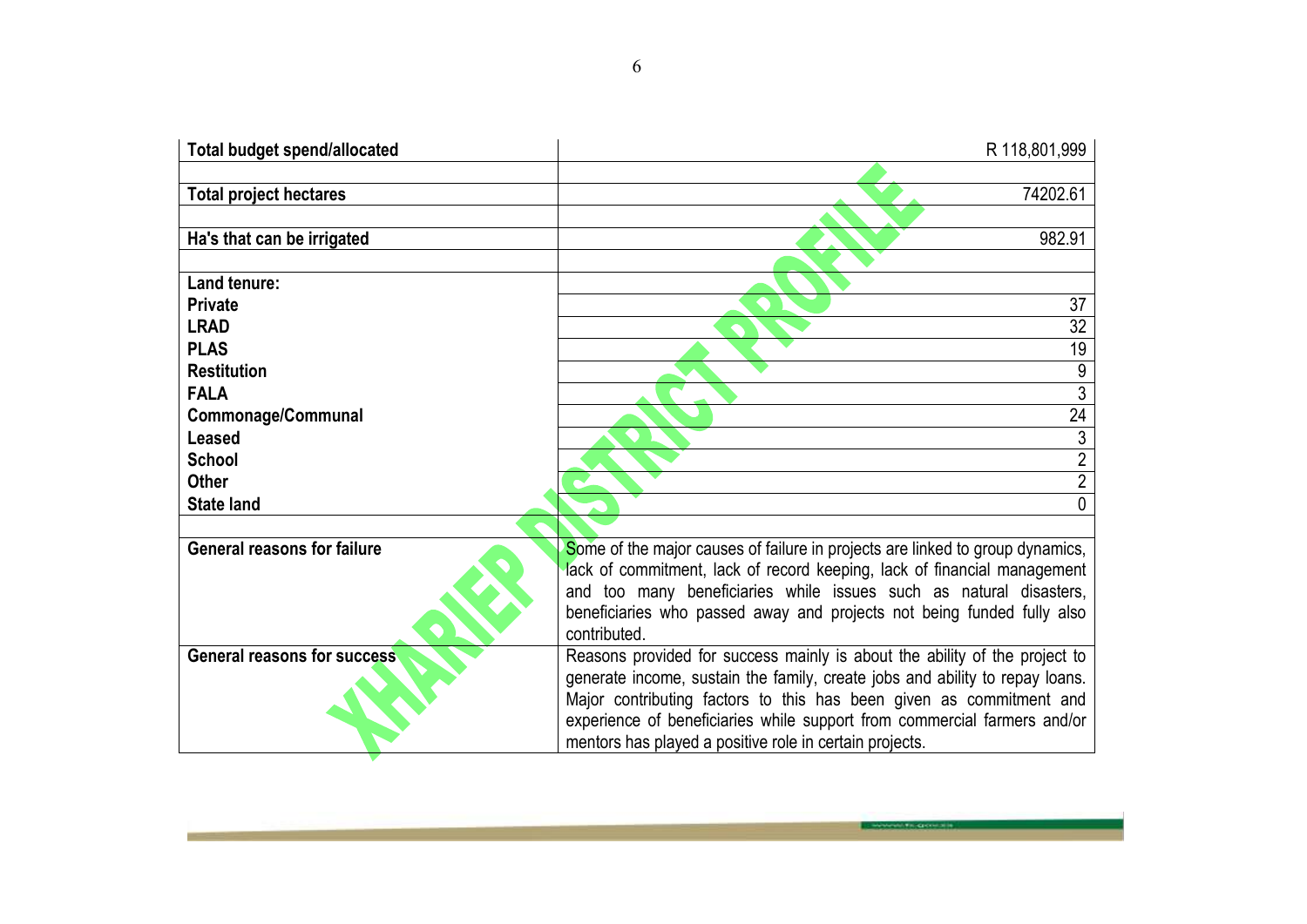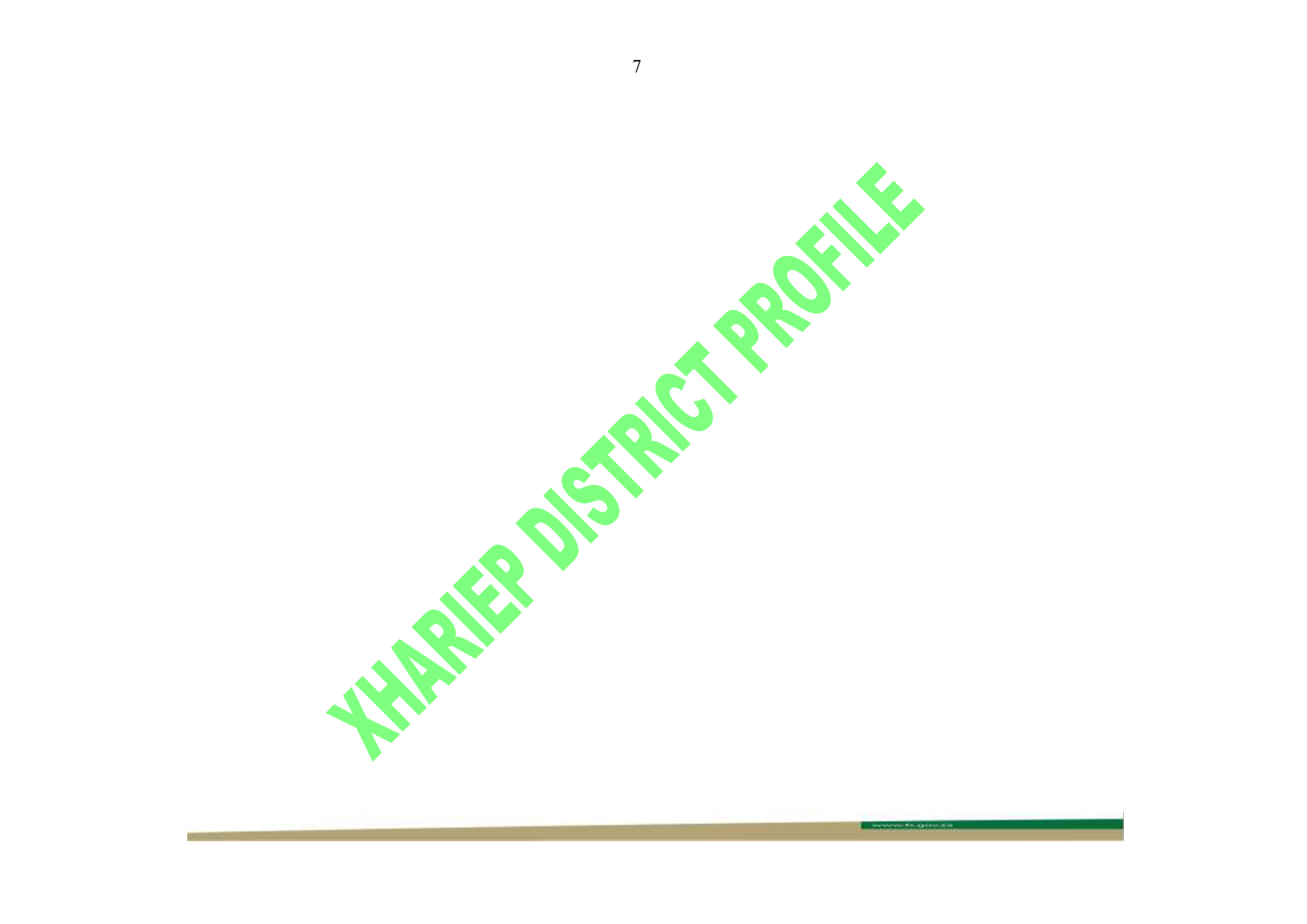# **IMPLEMENTATION PLAN**

The main approach to delivery taken by the department is municipality based and project based service delivery approach where all agricultural activities are taking place. As part of economic rejuvenation and reform, agricultural production programmes have been put in place for the advancement of economic stability and food security to rural, semi-urban and other communities under Mohoma Mobung strategy. The approach is developmental and guided by agricultural potential and development needs. The province seeks to combine equitable share allocation, public and private sector institutions to develop the identified beneficiaries that occupy land with the inherent potential. All five disticts have conducted projects analysis and land inventories from their respective districts during October and November 2011 period.

## **CONCLUSIONS AND RECOMMENDATIONS**

The report has provided the base for the planning and the implementation of Mohoma Mobung 2012-2016 Strategy in the province. The figures and the tables in this chapter are the base for planning and implementation process with particular emphasis on the projects analysis and land inventory report herein attached as "Annexure A & B respectively".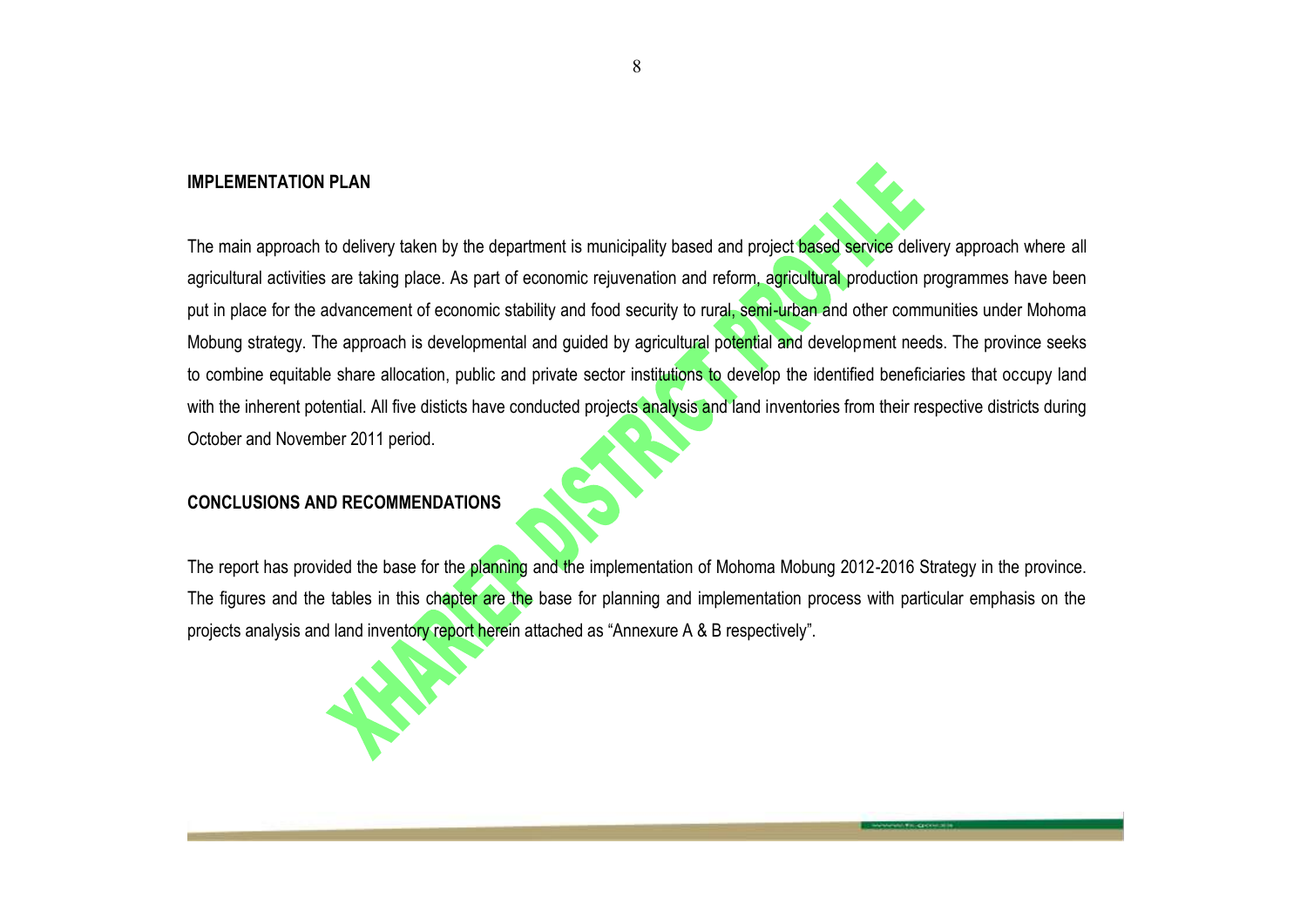

Eventhough Thabo Mofutsanyane has managed to analyse only 41 projects it is important to that 274 land inventories have been conducted.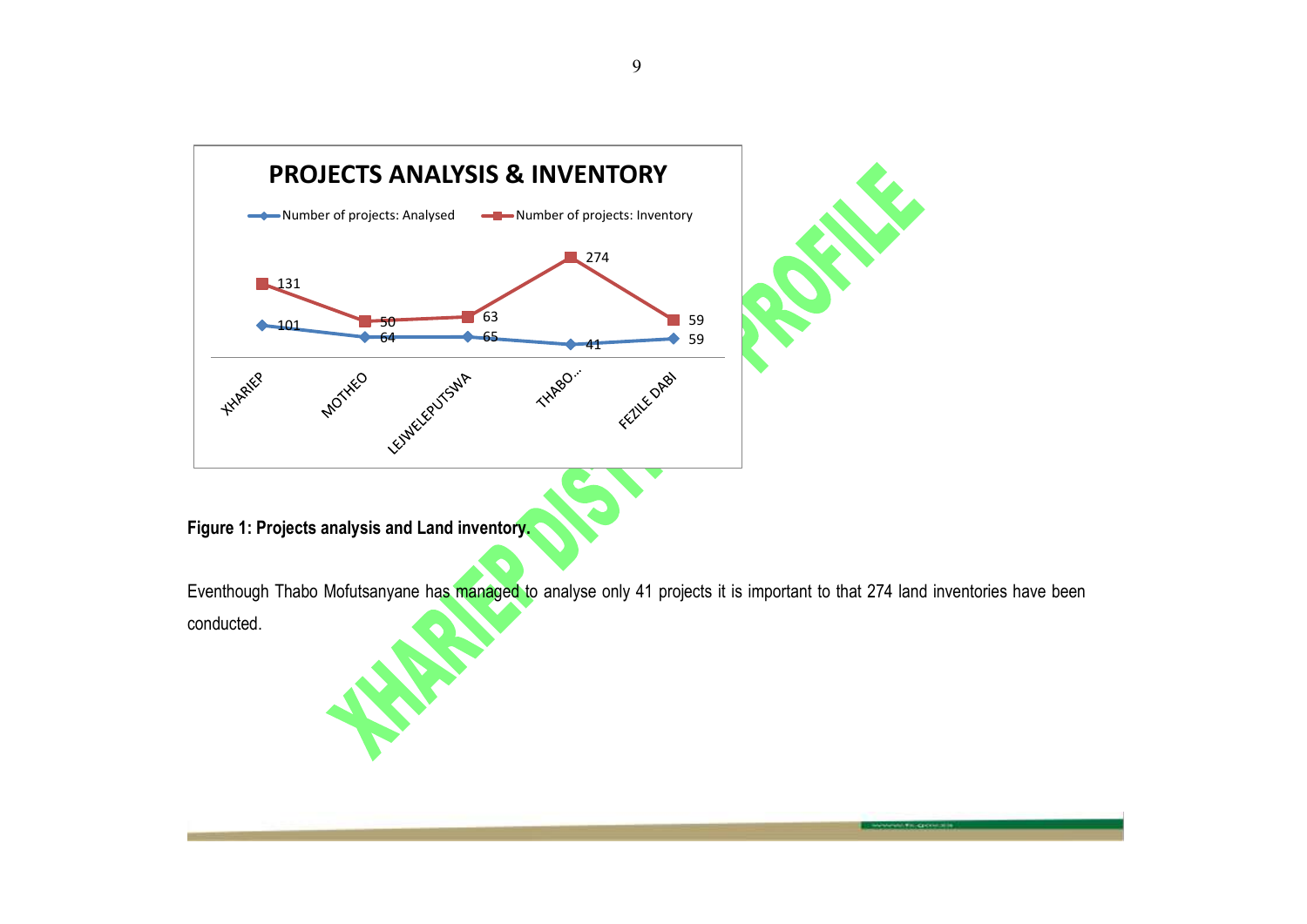

**Figure 2: Depicts the distribution of Field Crops.**

Out of thirty four (34) grain projects, registered Xhariep has supported fourteen (14) projects, while Lejweleputswa and Thabo Mofutsanyane have supported seven (7) projects respectively.

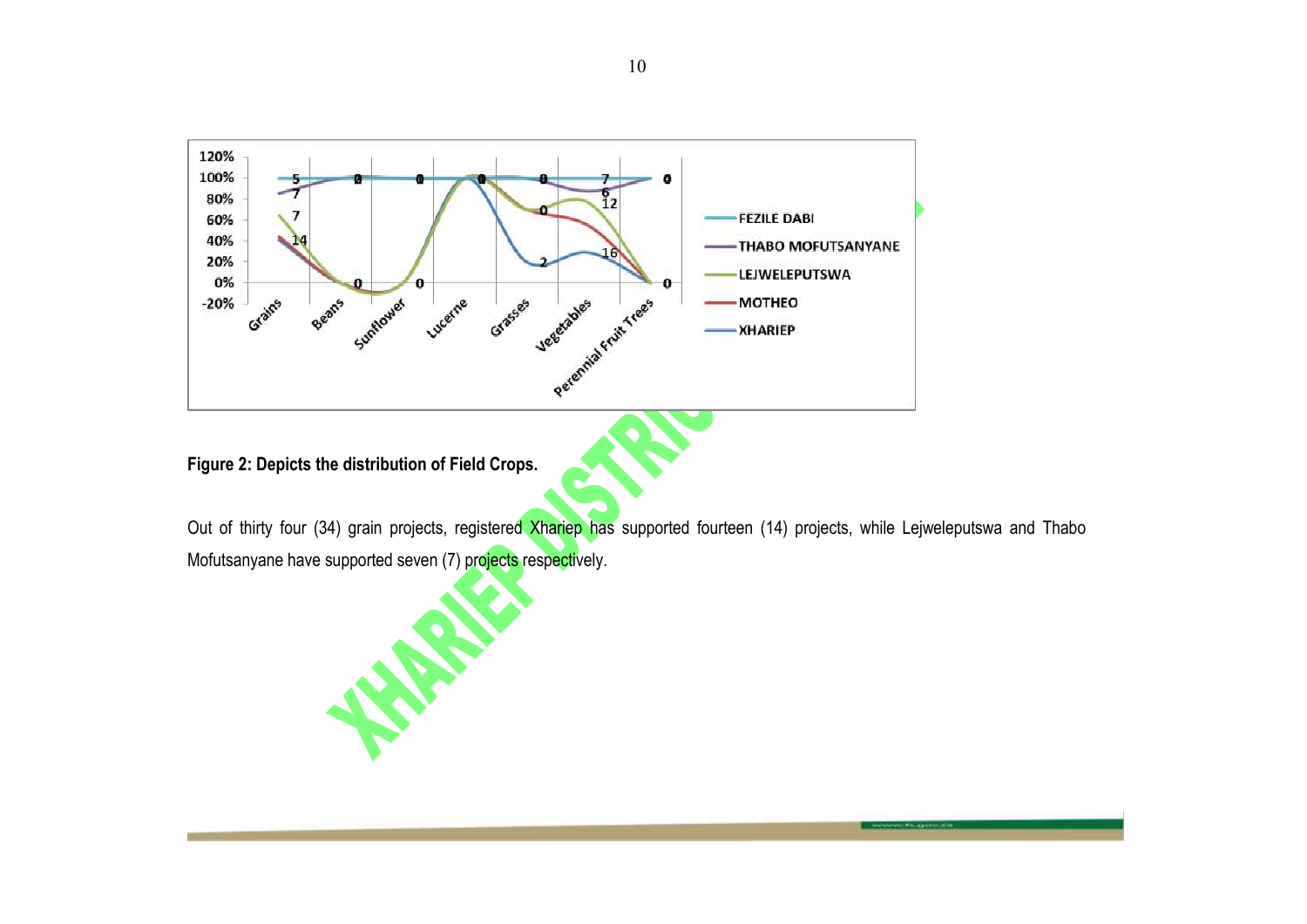

**Figure 3: Depicts the distribution of livestock projects in the province.**

Out of 145 beef projects, registered Motheo has registered 48 projects followed by Lejweleputswa with 40 Livestock projects. Thabo Mofutsanyane has initiated more Dairy projects (12).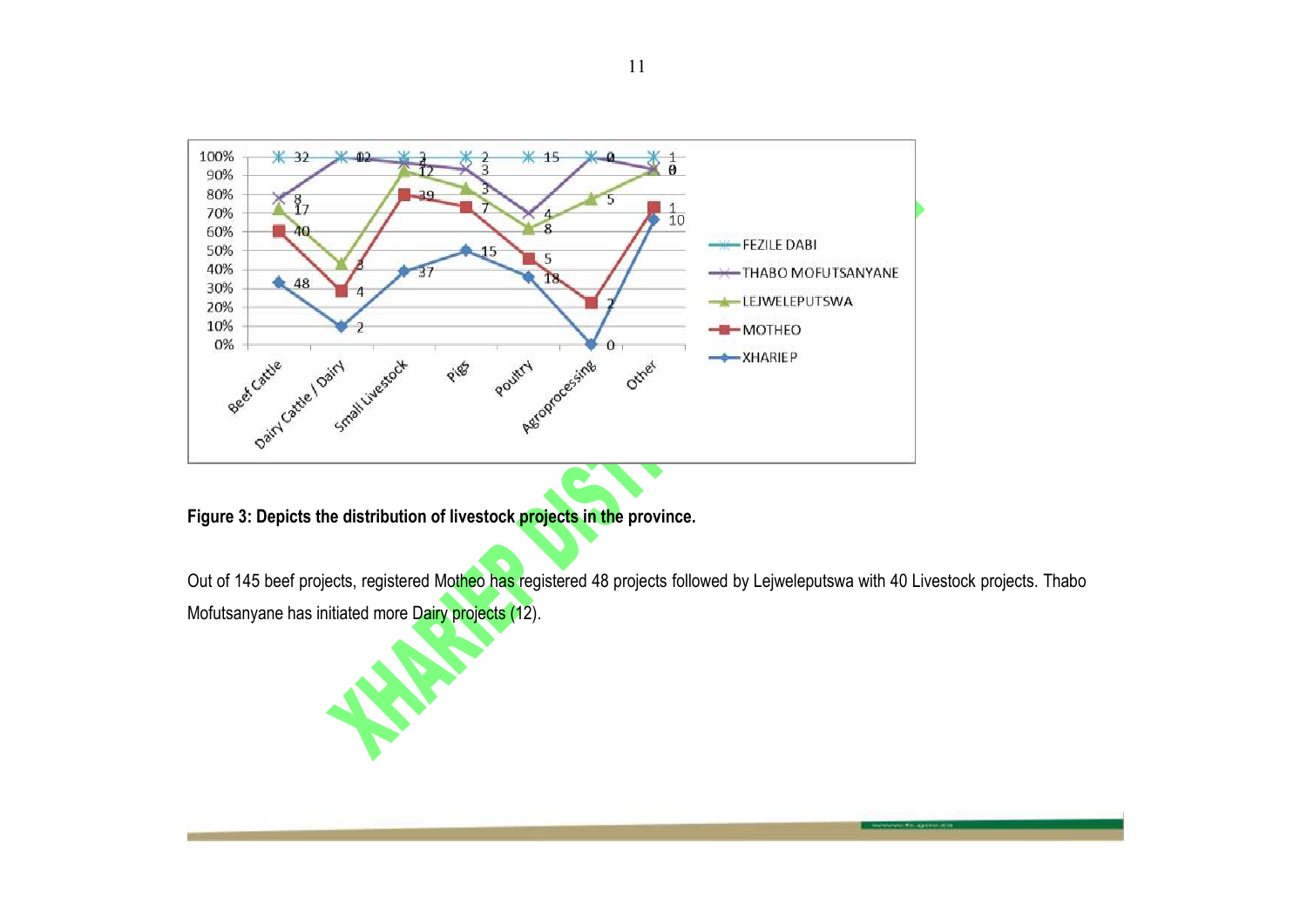

**Figure 4: Depicts the number of successful and failed projects.**

According to figure 4 above out of 101 projects analysed in Xhariep (83 projects) are succesful, while 58 projects are reported to be successful at Motheo. Eighteen projects at Lejweleputswa have been found to be unsuccessful.

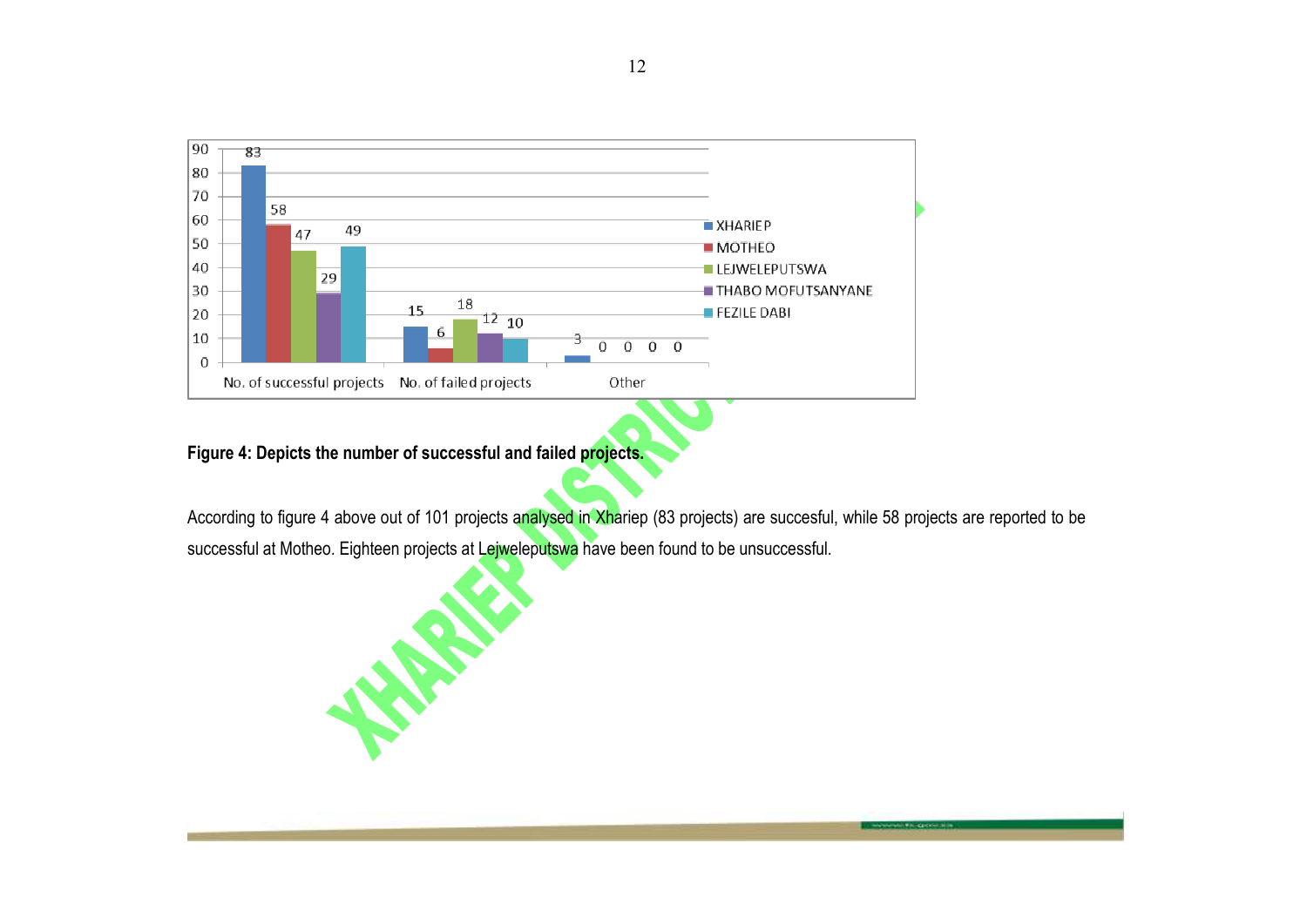**Table 1: Below indicates the total budget spent and the hectares of land utilized for agricultural development.**

| <b>Description</b>                  | <b>XHARIEP</b> | <b>FREE STATE PROVINCE</b> |
|-------------------------------------|----------------|----------------------------|
| <b>Total budget spend/allocated</b> | R 118,801,999  | R 295,405,432              |
| <b>Total project hectares</b>       | 74202.61       | 198325.65                  |
| Ha's that can be irrigated          | 982.91         | 1522.61                    |
| Land tenure:                        |                |                            |
| <b>Private</b>                      | 37             | 151                        |
| <b>LRAD</b>                         | 32             | 241                        |
| <b>PLAS</b>                         | 19             | 31                         |
| <b>Restitution</b>                  | 9              | 10                         |
| <b>FALA</b>                         | 3              | 4                          |
| <b>Commonage/Communal</b>           | 24             | 92                         |
| <b>Leased</b>                       | 3              | 9                          |
| <b>School</b>                       | ∩              | 4                          |
| <b>Other</b>                        | C              | 4                          |
| <b>State land</b>                   | $\Omega$       | 14                         |
|                                     |                |                            |

According to Table 1 above more budget was spent at Xhariep District Municipality (R118 801 999) followed by Thabo Mofutsanyane<br>with R84 444 000. with R84 444 000.

**REFERENCE:**

**Private Bag X01, Glen, 9360, Chemistry Building, Ground Floor, Glen Agricultural Institute, Tel: (051) 861 8424 Fax: (051) 861 8455, E-mail: masiteng@fs.agric.za.**

**CAN**